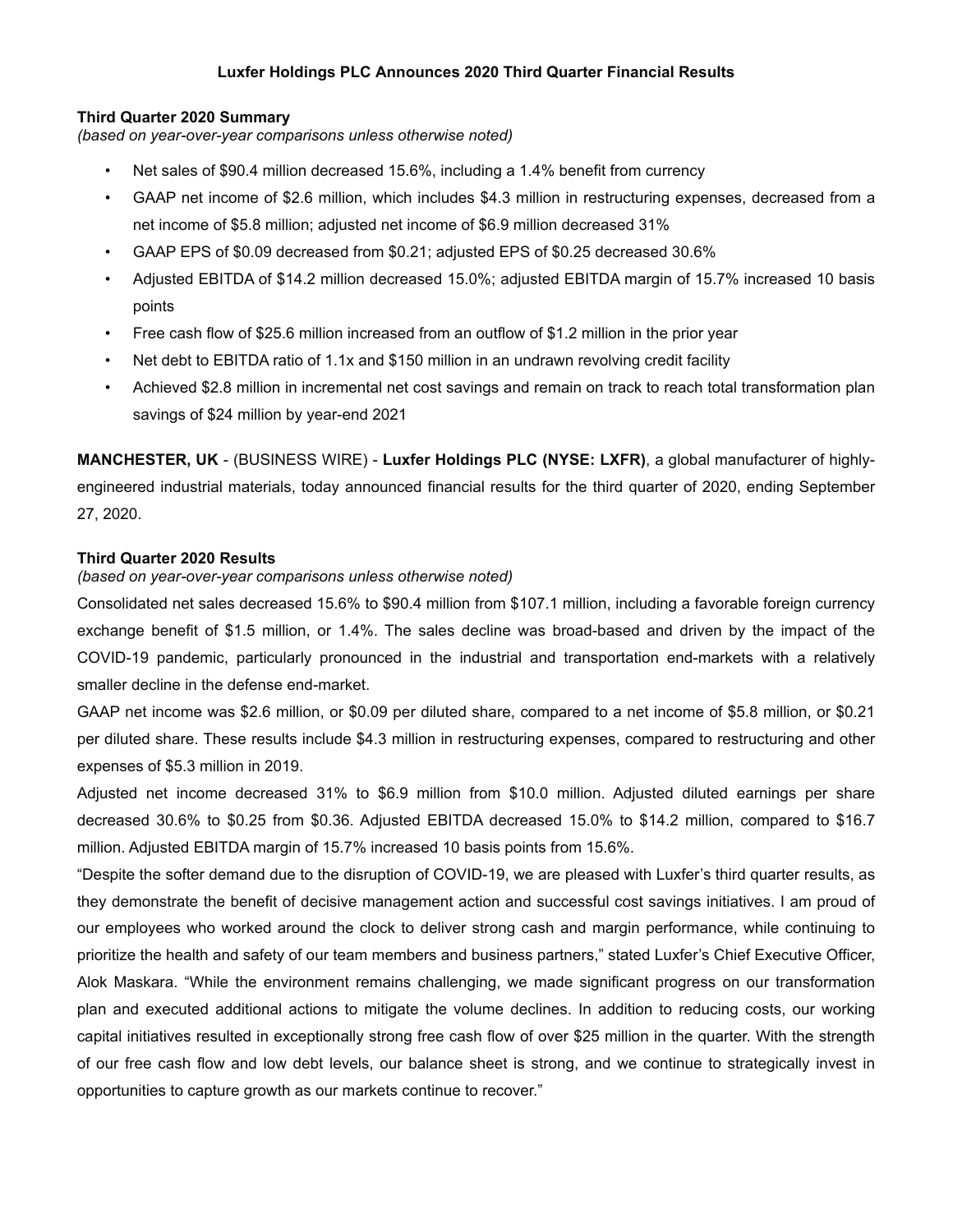### **Third Quarter 2020 Segment Results**

*(based on year-over-year comparisons unless otherwise noted) Elektron Segment*

- Net sales of \$45.4 million decreased 14.2% from \$52.9 million primarily due to decline in Industrial and Transportation end-markets. Foreign currency exchange favorably impacted sales by \$0.6 million, or 1.1%.
- Adjusted EBITDA decreased 36.5% to \$6.6 million (14.5% of sales) from \$10.4 million (19.7% of sales) as cost actions partially offset the impact of volume decline.

## *Gas Cylinders Segment*

- Net sales of \$45.0 million decreased 17.0% from \$54.2 million with decline in Transportation and First Response end-markets. Foreign currency exchange favorably impacted sales by \$0.9 million, or 1.7%.
- Adjusted EBITDA increased 20.6% to \$7.6 million (16.9% of sales) from \$6.3 million (11.6% of sales) as cost actions and volume related contractual customer payment more than offset the impact of volume decline.

## **Capital Resources and Liquidity**

Free cash flow was \$25.6 million in the third quarter of 2020, compared to an outflow of \$1.2 million a year ago. Quarterly cash usage included approximately \$1.4 million for restructuring as part of the Company's transformation plan, compared to approximately \$8.2 million in the prior year. During the quarter, the Company paid \$3.4 million in ordinary dividends, or \$0.125 per share. Given strong cash flow, the Company maintained a normal level of funding for growth and productivity although certain projects were delayed due to COVID-19.

At quarter end, the Company had approximately \$164 million in liquidity, including \$150 million in an undrawn revolving credit facility and \$14.2 million in cash. Net debt totaled \$59.3 million, with a net debt to EBITDA ratio of 1.1x.

## **Impact of COVID-19**

While demand levels remain below normal, the Company is experiencing sequential improvement in order rates following the sharp volume decline in the second quarter as a result of COVID-19. Decisive actions were taken early in the second quarter to effectively manage capacity given the changes in customer demand by implementing extensive furloughs, a reduced work week, and permanent layoffs. Currently, most locations are operating at reduced capacity, but order rates are recovering. The Company is closely monitoring trends and will bring back personnel as demand warrants, while providing an enhanced level of health and safety protocols to ensure the continued health and well-being of employees, its supply chain, and the communities in which it operates.

### **2020 Guidance**

"Given the continued market uncertainty and volatility, Luxfer is not providing financial guidance for the remainder of the year. We will continue to focus on controllable business measures, such as cost reductions and cash conversion while investing in future growth," stated Maskara. "We expect the current economic conditions to continue to have a near-term impact on our business and are implementing measures to position Luxfer for success as markets improve. We have a strong balance sheet and undrawn credit facility, which provides financial flexibility to emerge from the economic downturn as a stronger company."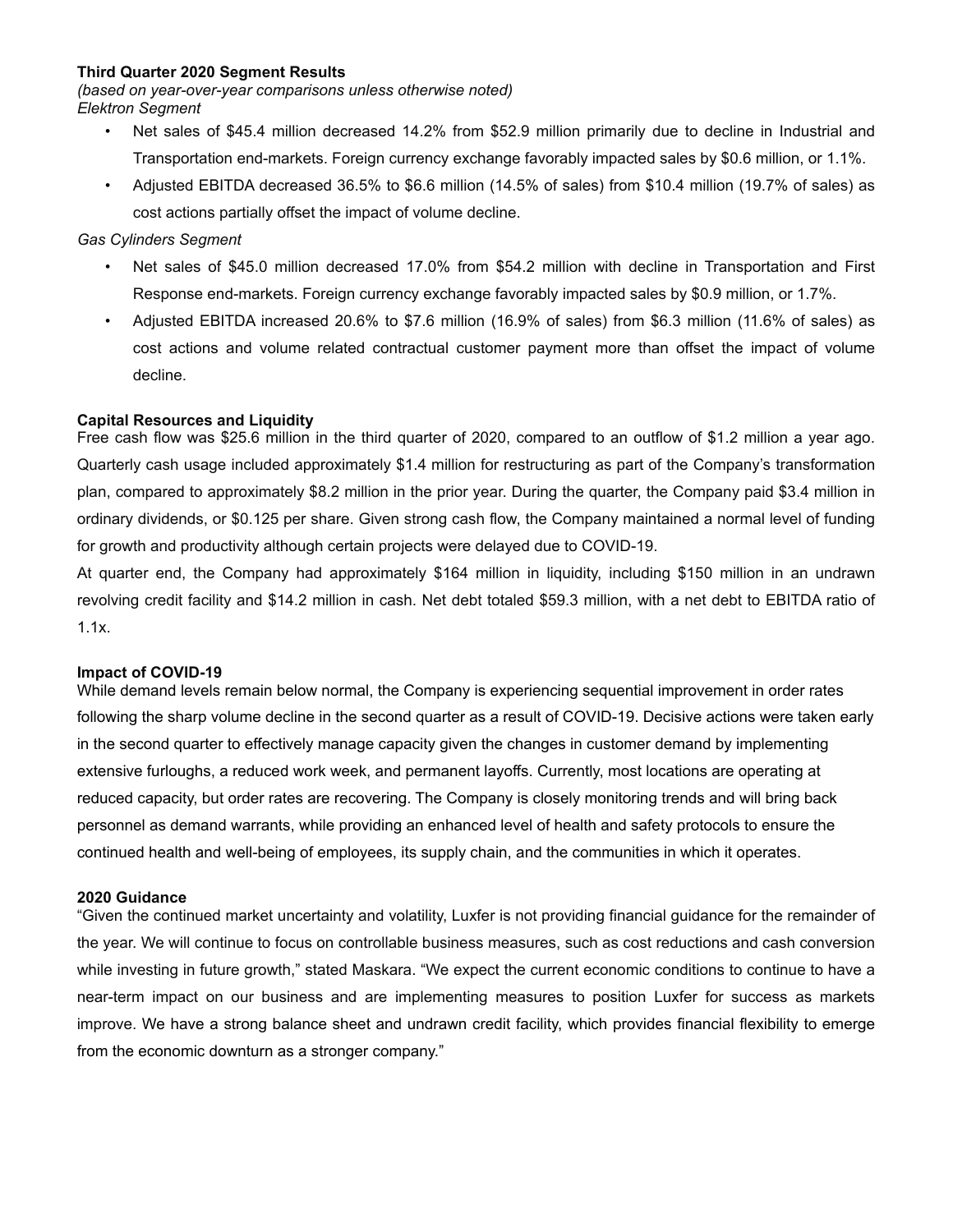### **Conference Call Information**

Luxfer has scheduled a conference call at 8:30 a.m. U.S. Eastern Daylight Time on Tuesday, October 27, 2020, during which management will provide a review of the Company's financial results for the third quarter of 2020. U.S. participants may access the conference call by telephoning +1-877-341-8545. Participants from other countries may access the conference call by telephoning +1-908-982-4601. The participant conference ID code is 5749478. The following link provides access to a webcast for the conference call:

#### https://event.on24.com/wcc/r/2654068/AE02B6A0DDD2E696C60B8AC9FD986AB5.

A recording of the conference call will be available for replay two hours after the completion of the call and will remain accessible until the next quarterly report is released. To hear the recording, please call +1-855-859-2056 in the U.S. and +1-404-537-3406 in other countries. Enter conference ID code 5749478 when prompted. Slides used in the presentation and a recording of the call will also be available in the Investor Relations section of the Luxfer website at www.luxfer.com.

#### **Non-GAAP Financial Measures**

Luxfer Holdings PLC prepares its financial statements using U.S. Generally Accepted Accounting Principles (GAAP). When a company discloses material information containing non-GAAP financial measures, SEC regulations require that the disclosure include a presentation of the most directly comparable GAAP measure and a reconciliation of the GAAP and non-GAAP financial measures. Management's inclusion of non-GAAP financial measures in this release is intended to supplement, not replace, the presentation of the financial results in accordance with GAAP. Luxfer management believes that these non-GAAP financial measures, when considered together with the GAAP financial measures, provide information that is useful to investors in understanding periodover-period operating results separate and apart from items that may, or could, have a disproportionately positive or negative impact on results in any period. Management also believes that these non-GAAP financial measures enhance the ability of investors to analyze the Company's business trends and understand the Company's performance. In addition, management may utilize non-GAAP financial measures as a guide in the Company's forecasting, budgeting and long-term planning process. Non-GAAP financial measures should be considered in addition to, and not as a substitute for, or superior to, financial measures presented in accordance with GAAP.

#### **Forward-Looking Statements**

This release contains certain forward-looking statements that involve risks and uncertainties that could cause actual results to differ materially from those projected in the forward-looking statements. Examples of such forward-looking statements include, but are not limited to: (i) statements regarding the Company's results of operations and financial condition; (ii) statements of plans, objectives or goals of the Company or its management, including those related to financing, products or services; (iii) statements of future economic performance; and (iv) statements of assumptions underlying such statements. Words such as "believes," "anticipates," "expects," "intends," "forecasts," and "plans," and similar expressions, are intended to identify forward-looking statements but are not the exclusive means of identifying such statements. By their very nature, forward-looking statements involve inherent risks and uncertainties, both general and specific, and risks exist that the predictions, forecasts, projections and other forward-looking statements will not be achieved. The Company cautions that several important factors could cause actual results to differ materially from the plans, objectives, expectations, estimates and intentions expressed in such forward-looking statements. These factors include, but are not limited to: (i) lower than expected future sales; (ii) increasing competitive industry pressures; (iii) general economic conditions or conditions affecting demand for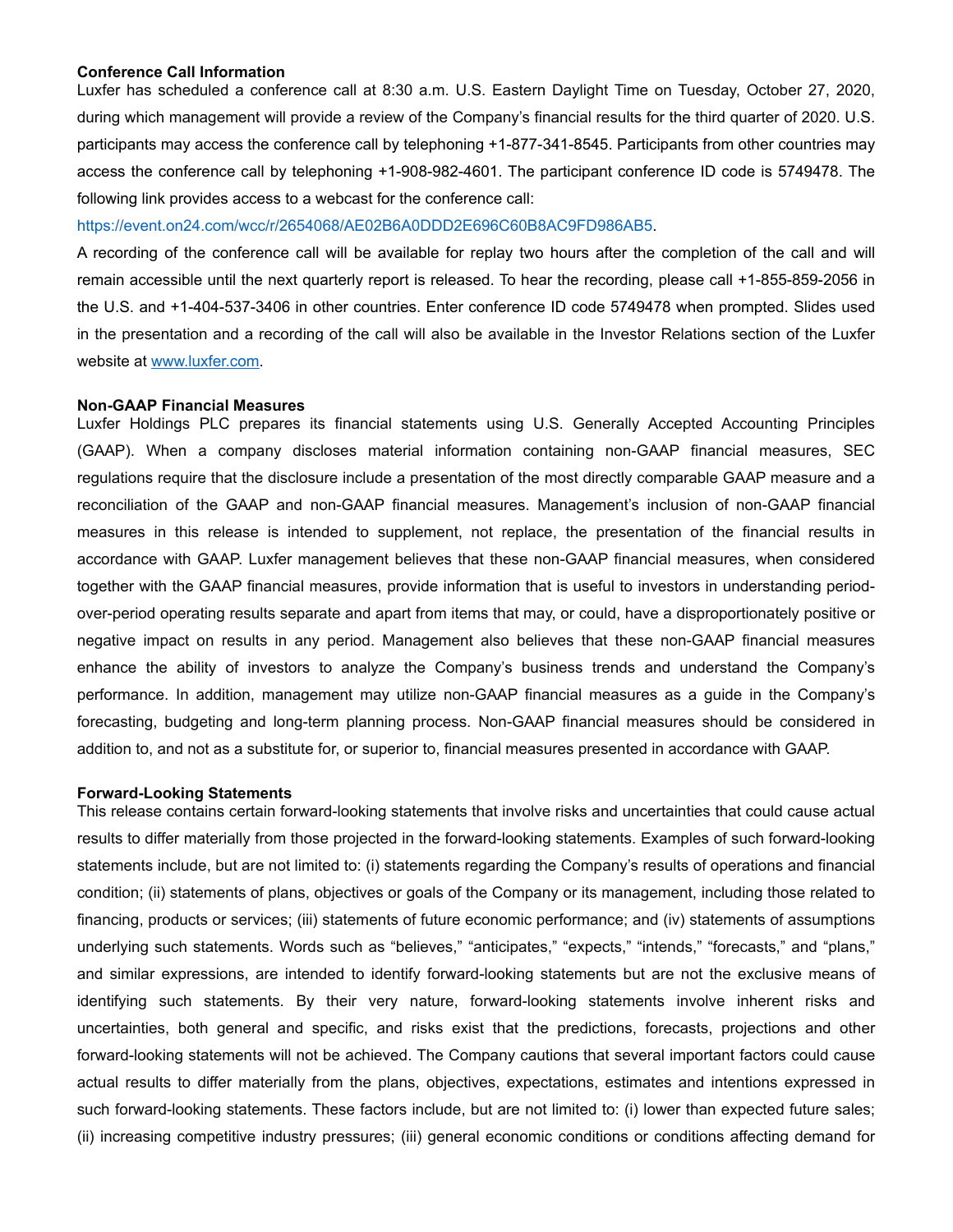the products and services it offers, both domestically and internationally, including as a result of the Brexit referendum, being less favorable than expected; (iv) worldwide economic and business conditions and conditions in the industries in which it operates; (v) fluctuations in the cost of raw materials, utilities and other inputs; (vi) currency fluctuations and hedging risks; (vii) its ability to protect its intellectual property; (viii) the significant amount of indebtedness it has incurred and may incur and the obligations to service such indebtedness and to comply with the covenants contained therein; (ix) its ability to remediate the material weakness in its internal controls over financial reporting; and (x) risks related to the impact of the global COVID-19 pandemic, such as the scope and duration of the outbreak, government actions and restrictive measures implemented in response, supply chain disruptions and other impacts to the business, and the Company's ability to execute business continuity plans, as a result of the COVID-19 pandemic. The Company cautions that the foregoing list of important factors is not exhaustive. These factors are more fully discussed in the sections entitled "Forward-Looking Statements" and "Risk Factors" in its Annual Report on Form 10-K for the year ended December 31, 2019, which was filed with the U.S. Securities and Exchange Commission on March 10, 2020. When relying on forward-looking statements to make decisions with respect to the Company, investors and others should carefully consider the foregoing factors and other uncertainties and events. Such forward-looking statements speak only as of the date on which they are made, and the Company does not undertake any obligation to update or revise any of them, whether because of new information, future events or otherwise.

### **About Luxfer Holdings PLC ("Luxfer")**

Luxfer is a global manufacturer of highly-engineered industrial materials, which focuses on value creation by using its broad array of technical know-how and proprietary technologies. Luxfer's high-performance materials, components and high-pressure gas containment devices are used in defense and emergency response, healthcare, transportation and general industrial applications. For more information, please visit www.luxfer.com. Luxfer is listed on the New York Stock Exchange and its ordinary shares trade under the symbol LXFR.

### **Investor Contact:**

Heather Harding Chief Financial Officer +1-414-269-2419 Investor.Relations@luxfer.com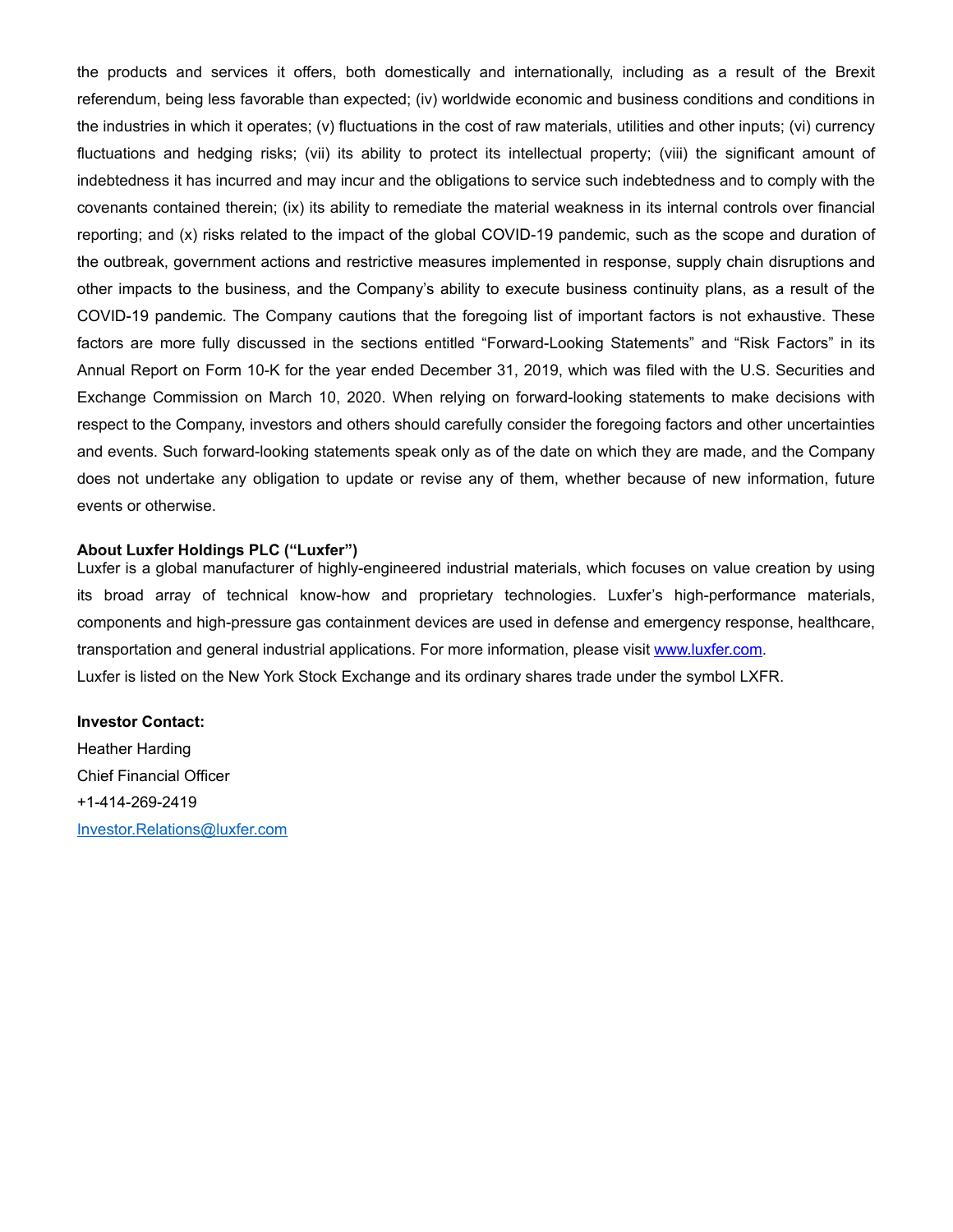# **Luxfer Holdings PLC**

## **LUXFER HOLDINGS PLC**

# **CONDENSED CONSOLIDATED STATEMENTS OF INCOME (UNAUDITED)**

|                                                                               | <b>Third Quarter</b> |                           |            | Year-to-date    |                           |            |  |  |  |
|-------------------------------------------------------------------------------|----------------------|---------------------------|------------|-----------------|---------------------------|------------|--|--|--|
| In millions, except share and per-share data                                  | 2020                 |                           | 2019       | 2020            |                           | 2019       |  |  |  |
| Net sales                                                                     | \$<br>90.4           | $\mathbb{S}$              | 107.1      | \$<br>283.7     | \$                        | 344.0      |  |  |  |
| Cost of goods sold                                                            | (72.1)               |                           | (81.9)     | (222.1)         |                           | (257.7)    |  |  |  |
| <b>Gross profit</b>                                                           | \$<br>18.3           | $\boldsymbol{\mathsf{S}}$ | 25.2       | \$<br>61.6      | $\mathfrak{s}$            | 86.3       |  |  |  |
| Selling, general and administrative expenses                                  | (9.8)                |                           | (11.8)     | (34.4)          |                           | (42.6)     |  |  |  |
| Research and development                                                      | (1.0)                |                           | (1.5)      | (2.6)           |                           | (4.5)      |  |  |  |
| Restructuring charges                                                         | (4.3)                |                           | (2.6)      | (7.9)           |                           | (24.3)     |  |  |  |
| Impairment charges                                                            |                      |                           |            |                 |                           | 0.2        |  |  |  |
| Acquisition and disposal related costs                                        |                      |                           |            | (0.2)           |                           | (1.7)      |  |  |  |
| Other income                                                                  | 2.3                  |                           |            | 2.3             |                           |            |  |  |  |
| Other charges                                                                 |                      |                           | (2.7)      |                 |                           | (2.7)      |  |  |  |
| <b>Operating income</b>                                                       | \$<br>5.5            | $\mathbb{S}$              | 6.6        | \$<br>18.8      | $\mathfrak{S}$            | 10.7       |  |  |  |
| Interest expense                                                              | (1.2)                |                           | (1.3)      | (3.5)           |                           | (3.5)      |  |  |  |
| Defined benefit pension credit                                                | 1.1                  |                           | 0.6        | 3.3             |                           | 1.7        |  |  |  |
| Income before income taxes and equity in net<br>income / (loss) of affiliates | \$<br>5.4            | $\mathbb{S}$              | 5.9        | \$<br>18.6      | $\mathcal{S}$             | 8.9        |  |  |  |
| Provision for income taxes                                                    | (2.8)                |                           | (0.6)      | (5.6)           |                           | (4.1)      |  |  |  |
| Income before equity in net income / (loss) of<br>affiliates                  | \$<br>2.6            | $\boldsymbol{\mathsf{S}}$ | 5.3        | \$<br>13.0      | $\sqrt{3}$                | 4.8        |  |  |  |
| Equity in net income / (loss) of affiliates (net of tax)                      |                      |                           | 0.5        | (0.1)           |                           | 0.7        |  |  |  |
| <b>Net income</b>                                                             | \$<br>2.6            | $\boldsymbol{\mathsf{S}}$ | 5.8        | \$<br>$12.9$ \$ |                           | 5.5        |  |  |  |
|                                                                               |                      |                           |            |                 |                           |            |  |  |  |
| <b>Earnings per share</b>                                                     |                      |                           |            |                 |                           |            |  |  |  |
| <b>Basic</b>                                                                  | \$<br>0.09           | \$                        | 0.21       | \$<br>0.47      | \$                        | 0.20       |  |  |  |
| <b>Diluted</b>                                                                | \$<br>0.09           | $\mathcal{S}$             | 0.21       | \$<br>0.46      | $\boldsymbol{\mathsf{S}}$ | 0.20       |  |  |  |
| Weighted average ordinary shares outstanding                                  |                      |                           |            |                 |                           |            |  |  |  |
| <b>Basic</b>                                                                  | 27,619,298           |                           | 27,393,743 | 27,532,823      |                           | 27,243,638 |  |  |  |
| <b>Diluted</b>                                                                | 28,013,706           |                           | 27,869,416 | 27,958,942      |                           | 27,843,525 |  |  |  |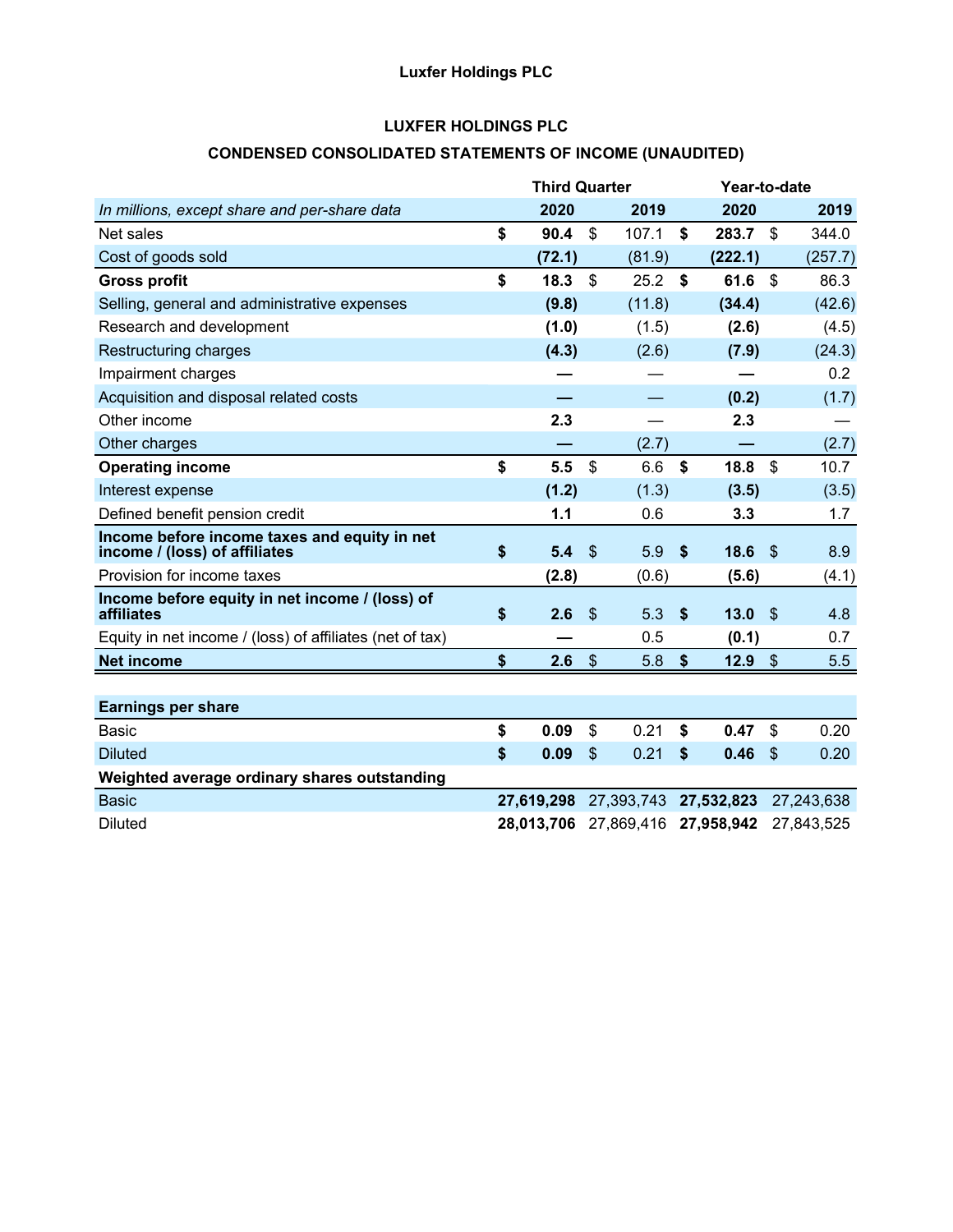# **CONDENSED CONSOLIDATED BALANCE SHEETS (UNAUDITED)**

|                                                                                                                                                   | September 27,    |      | December 31, |
|---------------------------------------------------------------------------------------------------------------------------------------------------|------------------|------|--------------|
| In millions, except share and per-share data                                                                                                      | 2020             |      | 2019         |
| <b>Current assets</b>                                                                                                                             |                  |      |              |
| Cash and cash equivalents                                                                                                                         | \$<br>14.2       | \$   | 10.2         |
| Restricted cash                                                                                                                                   | 0.7              |      | 0.1          |
| Accounts and other receivables, net of allowances of \$0.6 and \$1.3,<br>respectively                                                             | 55.9             |      | 66.3         |
| Inventories                                                                                                                                       | 84.7             |      | 94.5         |
| Other current assets                                                                                                                              | 4.3              |      | 5.0          |
| <b>Total current assets</b>                                                                                                                       | \$<br>159.8      | \$   | 176.1        |
| <b>Non-current assets</b>                                                                                                                         |                  |      |              |
| Property, plant and equipment, net                                                                                                                | \$<br>92.3       | \$   | 98.9         |
| Right-of-use assets from operating leases                                                                                                         | 12.3             |      | 14.8         |
| Goodwill                                                                                                                                          | 67.5             |      | 68.8         |
| Intangibles, net                                                                                                                                  | 12.7             |      | 13.6         |
| Deferred tax assets                                                                                                                               | 14.6             |      | 15.8         |
| Investments and loans to joint ventures and other affiliates                                                                                      | 0.4              |      | 2.3          |
| <b>Total assets</b>                                                                                                                               | \$<br>359.6      | \$   | 390.3        |
| <b>Current liabilities</b>                                                                                                                        |                  |      |              |
| Current maturities of long-term debt and short-term borrowings                                                                                    | \$<br>25.0       | \$   |              |
| Accounts payable                                                                                                                                  | 23.6             |      | 36.4         |
| <b>Accrued liabilities</b>                                                                                                                        | 27.9             |      | 25.2         |
| Taxes on income                                                                                                                                   | 2.3              |      | 0.1          |
| Other current liabilities                                                                                                                         | 14.3             |      | 12.3         |
| <b>Total current liabilities</b>                                                                                                                  | \$<br>93.1       | \$   | 74.0         |
| <b>Non-current liabilities</b>                                                                                                                    |                  |      |              |
| Long-term debt                                                                                                                                    | \$<br>49.7       | \$   | 91.4         |
| Pensions and other retirement benefits                                                                                                            | 26.7             |      | 35.2         |
| Deferred tax liabilities                                                                                                                          | 2.8              |      | 2.5          |
| Other non-current liabilities                                                                                                                     | 10.6             |      | 12.8         |
| <b>Total liabilities</b>                                                                                                                          | \$<br>$182.9$ \$ |      | 215.9        |
| <b>Shareholders' equity</b>                                                                                                                       |                  |      |              |
| Ordinary shares of £0.50 par value; authorized 40,000,000 shares for 2020<br>and 2019; issued and outstanding 29,000,000 shares for 2020 and 2019 | \$<br>26.6       | - \$ | 26.6         |
| Deferred shares of £0.0001 par value; authorized issued and outstanding<br>761,835,338,444 shares for 2020 and 2019                               | 149.9            |      | 149.9        |
| Additional paid-in capital                                                                                                                        | 70.1             |      | 68.4         |
| Treasury shares                                                                                                                                   | (4.0)            |      | (4.0)        |
| Own shares held by ESOP                                                                                                                           | (1.5)            |      | (1.7)        |
| Retained earnings                                                                                                                                 | 87.5             |      | 84.8         |
| Accumulated other comprehensive loss                                                                                                              | (151.9)          |      | (149.6)      |
| <b>Total shareholders' equity</b>                                                                                                                 | \$<br>176.7      | \$   | 174.4        |
| Total liabilities and shareholders' equity                                                                                                        | \$<br>359.6      | \$   | 390.3        |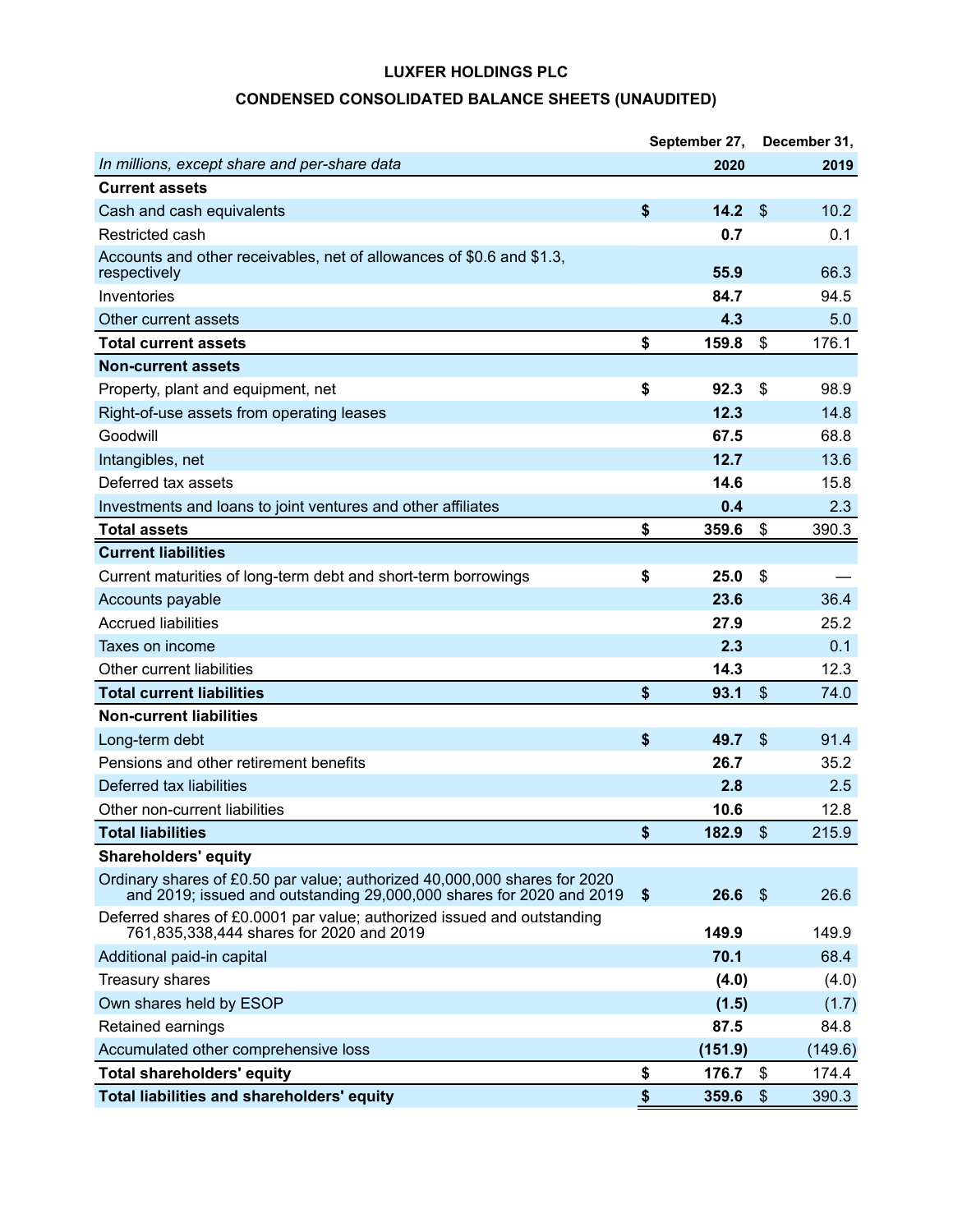# **CONDENSED CONSOLIDATED STATEMENTS OF CASH FLOWS (UNAUDITED)**

|                                                                                               | Year-to-date |                           |        |
|-----------------------------------------------------------------------------------------------|--------------|---------------------------|--------|
| In millions                                                                                   | 2020         |                           | 2019   |
| <b>Operating activities</b>                                                                   |              |                           |        |
| Net income                                                                                    | \$<br>12.9   | $\sqrt[6]{\frac{1}{2}}$   | 5.5    |
|                                                                                               |              |                           |        |
| Adjustments to reconcile net income to net cash provided by / (used for) operating activities |              |                           |        |
| Equity in net loss / (income) of affiliates                                                   | 0.1          |                           | (0.7)  |
| Depreciation                                                                                  | 10.2         |                           | 10.4   |
| Amortization of purchased intangible assets                                                   | 0.6          |                           | 0.9    |
| Amortization of debt issuance costs                                                           | 0.4          |                           | 0.3    |
| Share-based compensation charges                                                              | 2.1          |                           | 4.0    |
| Deferred income taxes                                                                         | 0.7          |                           | 1.5    |
| Gain on disposal of property, plant and equipment                                             |              |                           | (2.9)  |
| Asset impairment charges                                                                      |              |                           | 4.8    |
| Defined benefit pension credit                                                                | (3.3)        |                           | (1.7)  |
| Defined benefit pension contributions                                                         | (2.7)        |                           | (5.4)  |
| Changes in assets and liabilities                                                             |              |                           |        |
| Accounts and other receivables                                                                | 9.9          |                           | (7.2)  |
| Inventories                                                                                   | 8.2          |                           | (3.8)  |
| Other current assets                                                                          | 0.7          |                           | (1.8)  |
| Accounts payable                                                                              | (11.9)       |                           | (4.8)  |
| <b>Accrued liabilities</b>                                                                    | 3.5          |                           | (8.2)  |
| Other current liabilities                                                                     | 4.9          |                           | (2.2)  |
| Other non-current assets and liabilities                                                      | 0.4          |                           | (2.3)  |
| Net cash provided by / (used for) operating activities                                        | \$<br>36.7   | $\sqrt[6]{\frac{1}{2}}$   | (13.6) |
| <b>Investing activities</b>                                                                   |              |                           |        |
| Capital expenditures                                                                          | \$<br>(6.0)  | $\boldsymbol{\mathsf{S}}$ | (10.3) |
| Proceeds from sale of property, plant and equipment                                           |              |                           | 1.2    |
| Proceeds from sale of businesses and other                                                    | 1.3          |                           | 4.6    |
| Net cash used for investing activities                                                        | \$<br>(4.7)  | \$                        | (4.5)  |
| <b>Financing activities</b>                                                                   |              |                           |        |
| Net drawdown of short-term borrowings                                                         | \$           | \$                        | (3.5)  |
| Net (repayment) / drawdown of long-term borrowings                                            | (16.5)       |                           | 31.7   |
| Deferred consideration paid                                                                   | (0.4)        |                           | (0.5)  |
| Proceeds from sale of shares                                                                  | 1.1          |                           | 3.3    |
| Share-based compensation cash paid                                                            | (1.3)        |                           | (4.3)  |
| Dividends paid                                                                                | (10.2)       |                           | (10.2) |
| Net cash (used for) / from financing activities                                               | \$<br>(27.3) | \$                        | 16.5   |
| Effect of exchange rate changes on cash and cash equivalents                                  | (0.1)        |                           | (0.4)  |
| Net increase / (decrease)                                                                     | \$<br>4.6    | \$                        | (2.0)  |
| Cash, cash equivalents and restricted cash; beginning of year                                 | 10.3         |                           | 14.1   |
| Cash, cash equivalents and restricted cash; end of the Third Quarter                          | 14.9         |                           | 12.1   |
|                                                                                               |              |                           |        |
| Supplemental cash flow information:                                                           |              |                           |        |
| Interest payments                                                                             | \$<br>3.5    | $\frac{1}{2}$             | 3.5    |
| Income tax payments                                                                           | 1.6          |                           | 6.6    |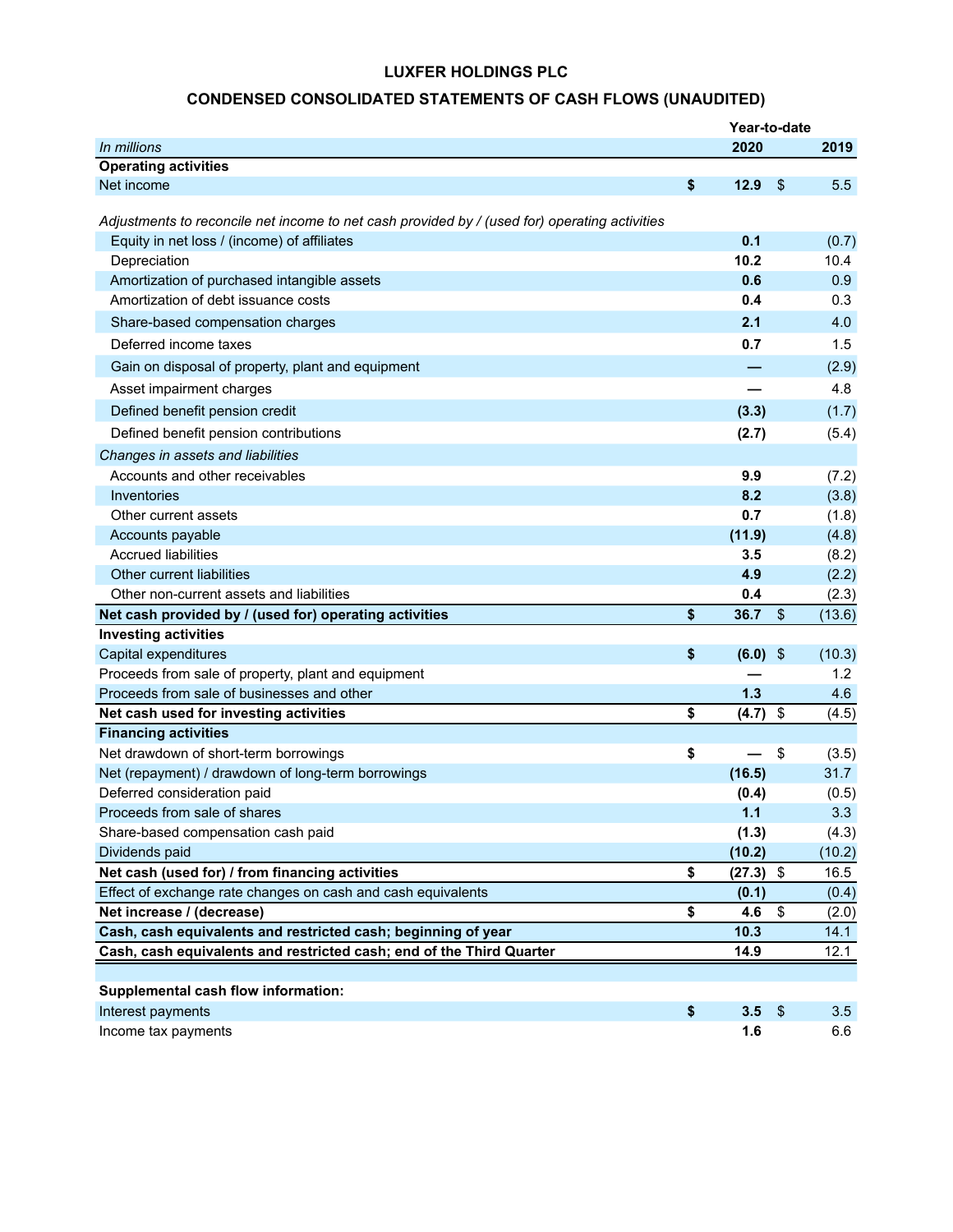# **SUPPLEMENTAL INFORMATION**

# **SEGMENT INFORMATION (UNAUDITED)**

|                       | <b>Net sales</b>                     |      |     |       |                      |              |      | <b>Adjusted EBITDA</b> |      |      |     |      |              |      |  |      |  |
|-----------------------|--------------------------------------|------|-----|-------|----------------------|--------------|------|------------------------|------|------|-----|------|--------------|------|--|------|--|
|                       | <b>Third Quarter</b><br>Year-to-date |      |     |       | <b>Third Quarter</b> | Year-to-date |      |                        |      |      |     |      |              |      |  |      |  |
| In millions           |                                      | 2020 |     | 2019  |                      | 2020         |      | 2019                   |      | 2020 |     | 2019 |              | 2020 |  | 2019 |  |
| Gas Cylinders segment | \$                                   | 45.0 | \$. | 54.2  |                      | \$148.0      | - \$ | 170.7                  | - \$ | 7.6  | \$  | 6.3  | $\mathbf{s}$ | 16.2 |  | 17.9 |  |
| Elektron segment      |                                      | 45.4 |     | 52.9  |                      | 135.7        |      | 173.3                  |      | 6.6  |     | 10.4 |              | 23.5 |  | 37.5 |  |
| Consolidated          |                                      | 90.4 | \$. | 107.1 | <sup>\$</sup>        | 283.7        | \$   | 344.0                  | -S   | 14.2 | \$. | 16.7 |              | 39.7 |  | 55.4 |  |

|                       | <b>Depreciation and amortization</b> |                      |     |               |              |      |     | <b>Restructuring charges</b> |   |                      |    |      |              |      |     |      |
|-----------------------|--------------------------------------|----------------------|-----|---------------|--------------|------|-----|------------------------------|---|----------------------|----|------|--------------|------|-----|------|
|                       |                                      | <b>Third Quarter</b> |     |               | Year-to-date |      |     |                              |   | <b>Third Quarter</b> |    |      | Year-to-date |      |     |      |
| In millions           |                                      | 2020                 |     | 2019          |              | 2020 |     | 2019                         |   | 2020                 |    | 2019 |              | 2020 |     | 2019 |
| Gas Cylinders segment | S                                    | 1.2 <sub>2</sub>     | \$. | $1.3^{\circ}$ | S            | 3.6  | \$. | 4.1                          | S | 3.4                  | \$ | 2.3  | - \$         | 6.8  | -SS | 19.5 |
| Elektron segment      |                                      | 2.4                  |     | 2.3           |              | 7.2  |     | 7.2                          |   | 0.9                  |    | 0.3  |              | 1.0  |     | 4.8  |
| Other                 |                                      |                      |     |               |              |      |     |                              |   |                      |    |      |              | 0.1  |     |      |
| Consolidated          |                                      | 3.6                  | S   | 3.6           | S            | 10.8 | \$  | 11.3                         |   | 4.3                  |    | 2.6  | -S           | 7.9  |     | 24.3 |

|                                                  |      | <b>Third Quarter</b> |      |       |      | Year-to-date |      |        |  |
|--------------------------------------------------|------|----------------------|------|-------|------|--------------|------|--------|--|
| In millions                                      | 2020 |                      |      | 2019  |      | 2020         | 2019 |        |  |
| <b>Adjusted EBITDA</b>                           | \$   | 14.2                 | - \$ | 16.7  | \$   | 39.7         | -\$  | 55.4   |  |
| Other share-based compensation charges           |      | (0.8)                |      | (0.6) |      | (2.1)        |      | (4.0)  |  |
| Depreciation and amortization                    |      | (3.6)                |      | (3.6) |      | (10.8)       |      | (11.3) |  |
| Unwind discount on deferred consideration        |      |                      |      | (0.1) |      |              |      | (0.2)  |  |
| Restructuring charges                            |      | (4.3)                |      | (2.6) |      | (7.9)        |      | (24.3) |  |
| Impairment charges                               |      |                      |      |       |      |              |      | 0.2    |  |
| Acquisition and disposal related gains / (costs) |      |                      |      |       |      | (0.2)        |      | (1.7)  |  |
| Other charges <sup>(2)</sup>                     |      |                      |      | (2.7) |      |              |      | (2.7)  |  |
| Defined benefits pension credit                  |      | 1.1                  |      | 0.6   |      | 3.3          |      | 1.7    |  |
| Interest expense, net                            |      | (1.2)                |      | (1.3) |      | (3.5)        |      | (3.5)  |  |
| Provision for income taxes                       |      | (2.8)                |      | (0.6) |      | (5.6)        |      | (4.1)  |  |
| Net income                                       | \$   | 2.6                  | S    | 5.8   | - \$ | 12.9         | \$   | 5.5    |  |